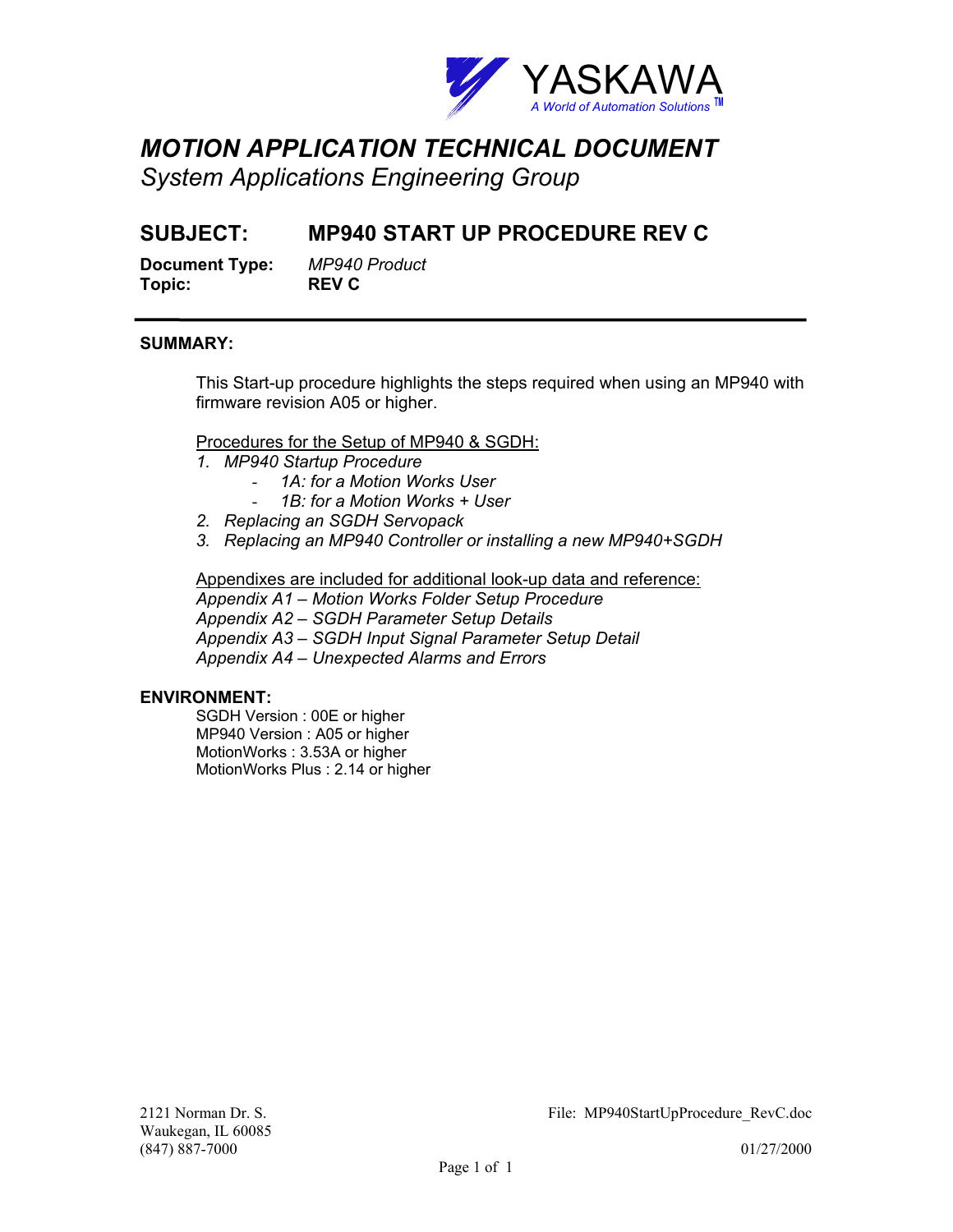

### **Procedure 1 - MP940 START-UP PROCEDURE**

This procedure shows the steps to take to setup and start-up an MP940/SGDH system for the first time (ie. new SGDH out of the box AND new MP940 out of the box). These steps will also completely reconfigure the system should there be any question of setup condition.



• **NOTE 1 – Power Cycle Timing:** Be sure that both SGDH and MP940 control sections are powered up within a minimum of 3 sec of each other.



• **NOTE 2 – Over Travels:** If the system does not have P-OT, N-OT, reset data of Pn50A from '2881H' to '8881H' and Pn50B from "8883H" to '8888H'. This can be done from the front panel access (See Sigma II manual YEA-SIA-S800-32.2), or from MotionWorks/MotionWorks+ in the next steps.

| <b>STEP 7</b>                                                                                                 |                                                                  |
|---------------------------------------------------------------------------------------------------------------|------------------------------------------------------------------|
| Hardware Start up is completed.                                                                               | For Motion Works Users (MW),<br>Step 7A<br>please continue       |
| (Refer Table.1 SGDH Parameter<br>for MP940 for Manual Setting,<br>otherwise continue for software<br>setting) | For Motion Works Plus Users (MW+),<br>Step 7B<br>please continue |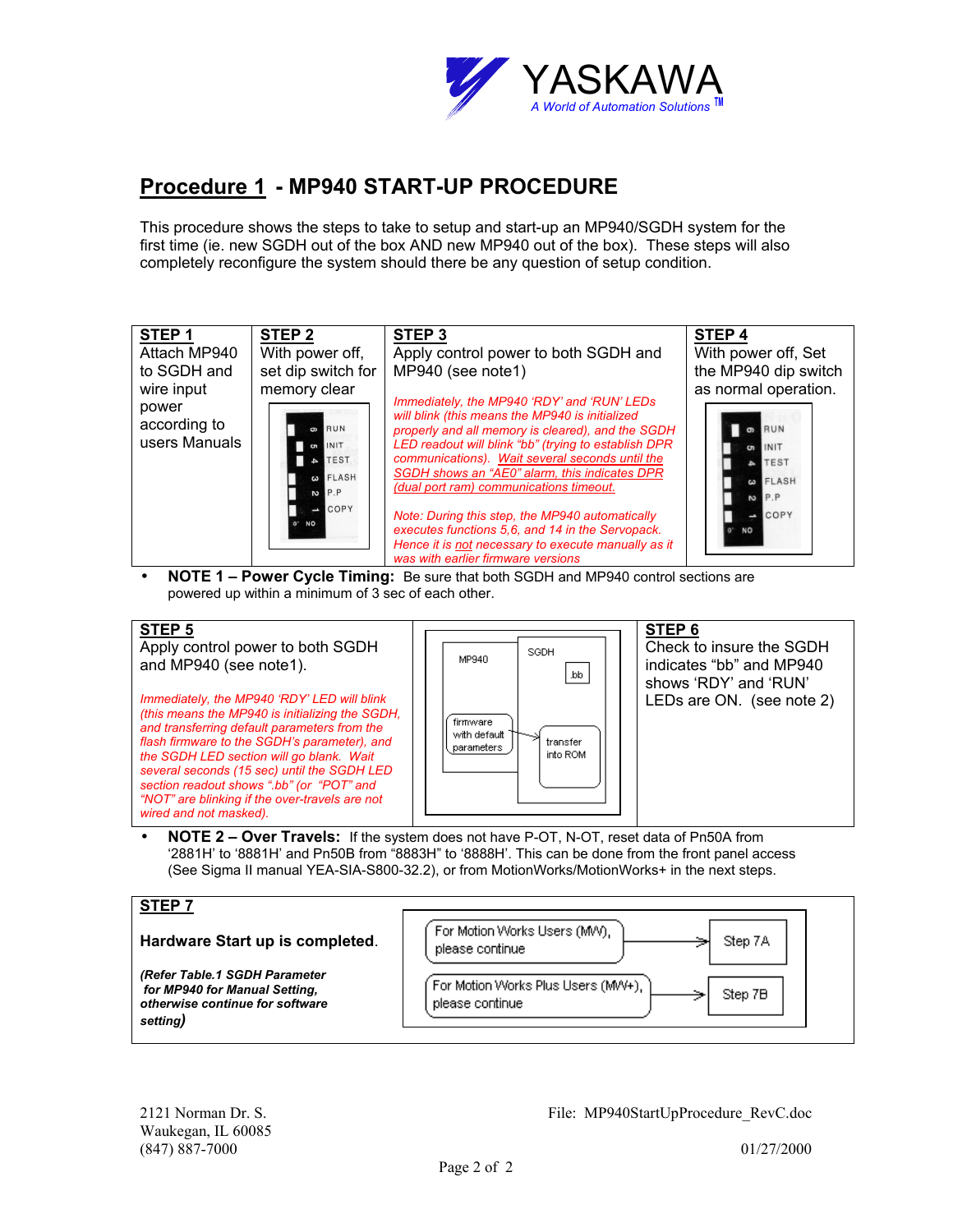

### **PROCEDURE 1A – MP940 Start-Up with Motion Works**



#### **STEP 9A STEP 10A** Select the Servopack Parameters tab. If the system does not have OT (over travels) wired MW Version 3.53A - From the 'Edit' menu bar, in, it will be necessary to mask the P-OT and N-OT (positive and negative over travels). Select 'Copy Current Value'. MW Version 3.51 and ↓ - Select 'Default Set' in 'Edit' menu, execute and save. **Pn50A from '2881H' to '8881H'** *This step is necessary to synchronize the MP940s data and the Motion Works File data. This step loads default data into the*  **Pn50B from "8883H" to '8888H'** *Motion Works File so that values are the same as those stored in the MP940 after default configuration.*  This can be done two different ways: **E.** Engineering Manager File(E) Edit(E) View(V) Window(W) Help(H) 1) From the Servopack tab by setting the proper sis Data Copy(C) Ctrl- $D$   $\overline{b}$ **T<sub>C</sub> CRO DIS RES Not 玩 玩** Axis Data Paste(P) Chleb parameter, and then saving.  $\Box$ sv VP940 Online Local 2) From the SGDH Front Panel, (See section 7.1.6  $\overline{\mathbb{P}T}$ RACK#01 Sigma II manual YEA-SIA-S800-32.2). Default Set(R)  $\overline{\phantom{a}}$ Note: It may be necessary to set the Torque limit in the Fixed parameter | Set parameter | Servo Pack | Monitor | MP940 "Set Parameter" tab (OWC002) if an "A9F" alarm is encountered. See appendix A4 for details.  $N<sub>0</sub>$ Name Set dat 0000 Functional selective basic switch 0000H  $0000F$ 0001 Functional selective applied switch 1 0002 Functional selective applied switch 2 0000 H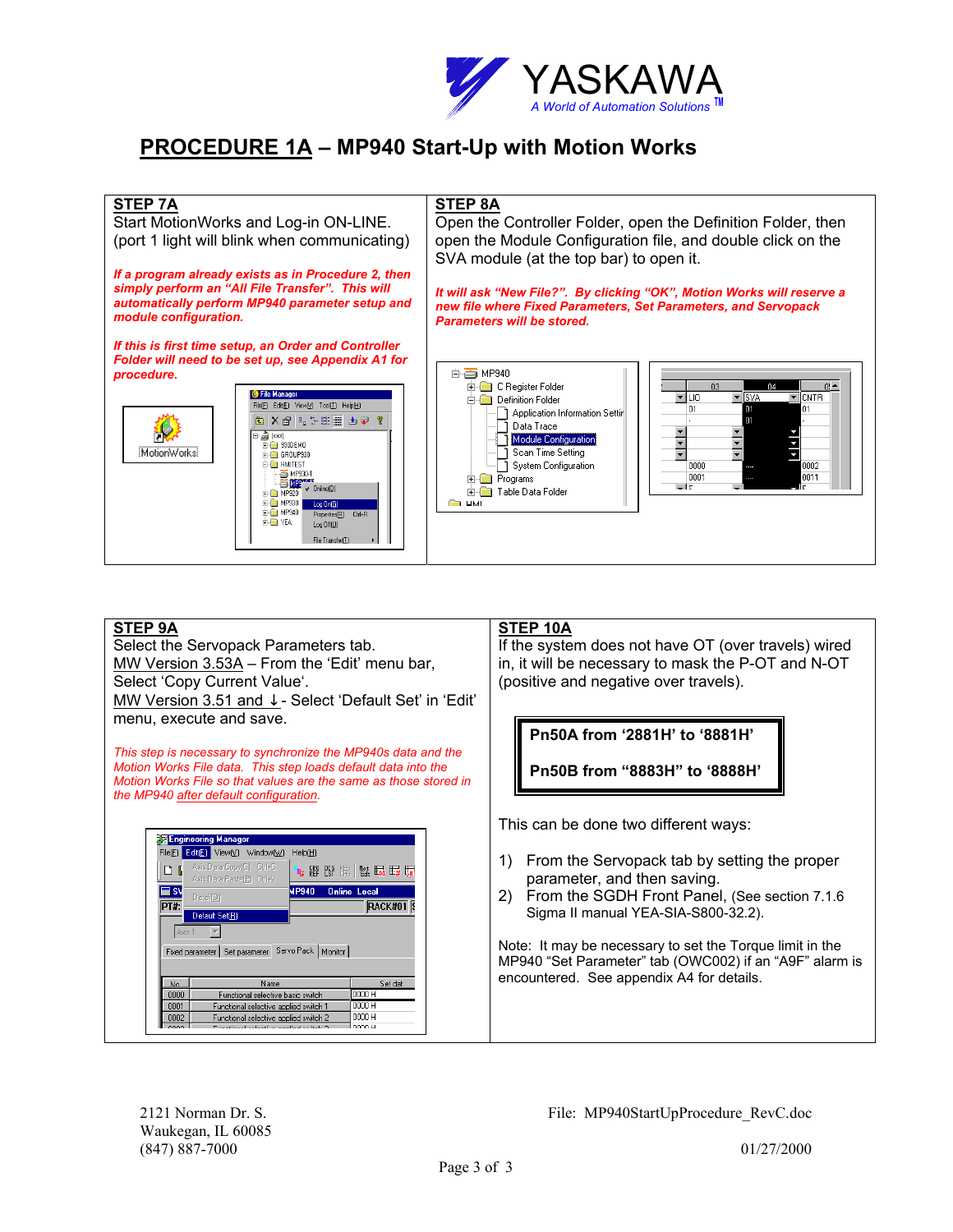

**STEP 12A**

Cycle control power to both SGDH and

Upon power cycle, the parameters inside

MP940 (see note 1, page 2).

### **PROCEDURE 1A – MP940 Start-Up with Motion Works**

#### **STEP 11A**

From the 'File' menu bar, select 'Save'.

This 'Save' operation performs a copy of all default Servopack parameters from the Motion Works File to both the MP940 and SGDH.

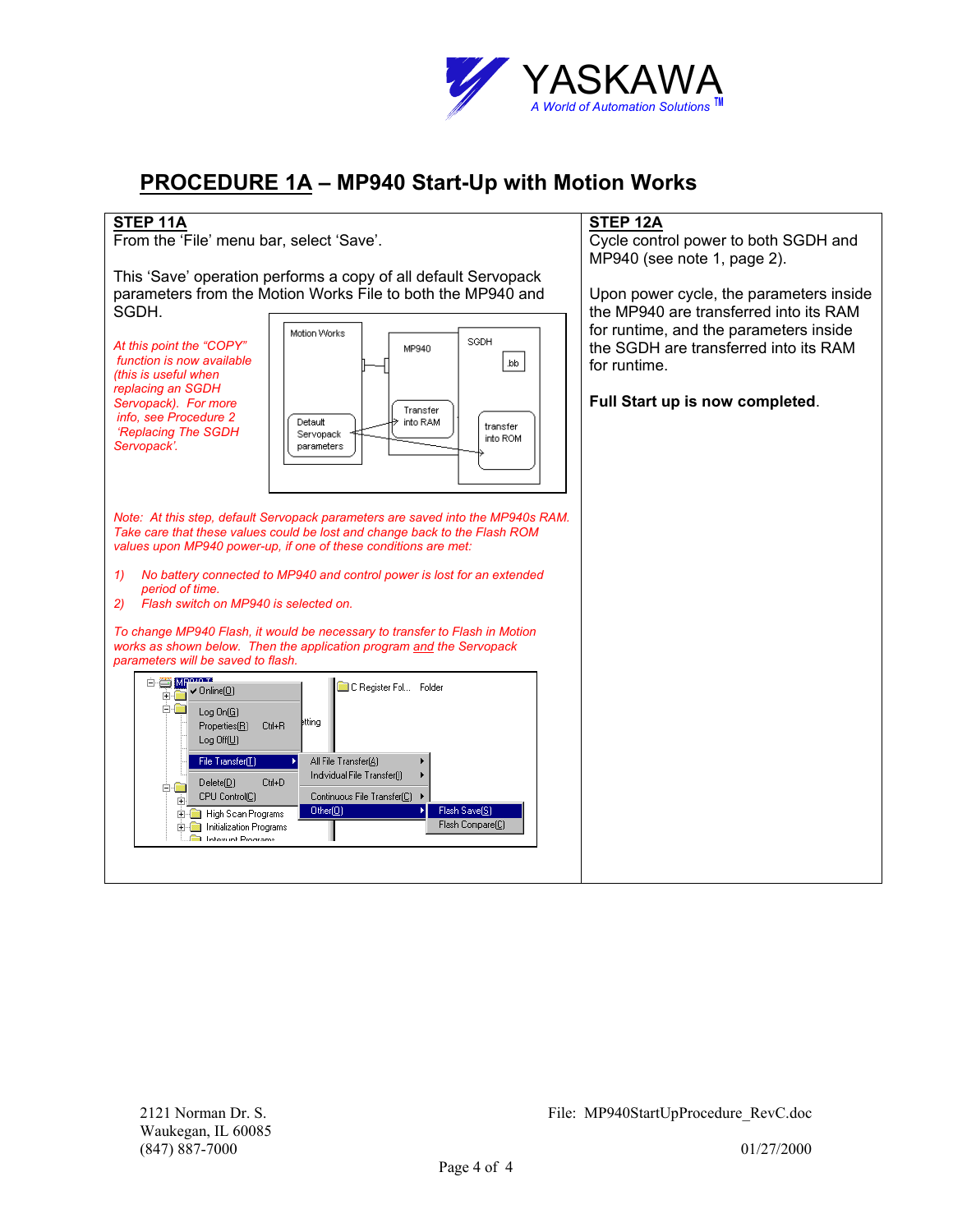

### **PROCEDURE 1B - Start-Up Procedure with MotionWorks +**

| <b>STEP 7B</b><br>Start Motion Works + and either<br>1) Open an existing demo program<br>such as Yaskawa's Template<br>Program (examples found on<br>faq.Yaskawa.com). It is highly<br>advisable to use this template<br>program because it is fully tested<br>and demonstrates good<br>programming practices.<br>2) Create a new project, setup all<br>modules, and develop a new<br>program.                                         | <b>STEP 8B</b><br>Next, go ON-LINE with the controller (F6 or menu select).<br>Note that Port 1 led (on MP940) will blink when<br>communicating.<br>Once the program is completed, it is ready for a full compile<br>and download.<br><b>Performing a Full Compile and Download will:</b><br>Send all MP940, SGDH, External Encoder, I/O, and Network setup<br>1)<br>parameters<br>Send the "system ladder" [MP940's core modular operating<br>2)<br><i>system1</i><br><b>Compile and send the User Program</b><br>3)<br><b>Performing a Compile and Download will:</b>                                                                                                                                                                                                                                                                                                                                                                                                                                                |
|----------------------------------------------------------------------------------------------------------------------------------------------------------------------------------------------------------------------------------------------------------------------------------------------------------------------------------------------------------------------------------------------------------------------------------------|------------------------------------------------------------------------------------------------------------------------------------------------------------------------------------------------------------------------------------------------------------------------------------------------------------------------------------------------------------------------------------------------------------------------------------------------------------------------------------------------------------------------------------------------------------------------------------------------------------------------------------------------------------------------------------------------------------------------------------------------------------------------------------------------------------------------------------------------------------------------------------------------------------------------------------------------------------------------------------------------------------------------|
|                                                                                                                                                                                                                                                                                                                                                                                                                                        | 1) Compile and send the User Program Only                                                                                                                                                                                                                                                                                                                                                                                                                                                                                                                                                                                                                                                                                                                                                                                                                                                                                                                                                                              |
| STEP9B<br>If the system does not have OT (over<br>travels) wired in, it will be necessary to<br>mask the P-OT and N-OT (positive and<br>negative over travels).<br>Pn50A from '2881H' to '8881H'<br>Pn50B from "8883H" to '8888H'<br>Perform these changes from the SGDH<br>parameter list located in the System<br>Properties box in MW+.<br>It will be necessary to cycle control power<br>for Step8B and 9B changes to take affect. | STEP10B<br>If the MP940 Program and Register memory needs to be<br>maintained over time, it will be necessary to either attach a<br>battery or to copy the program to Flash (from Tools,<br>Controller, Copy To Flash). Note that to copy the information<br>to flash, the program must first reside in RAM (Step 8B).<br><b>Using Battery:</b><br>Here, only the Run switch will be on. In this case, the program is backed up in<br>RAM by the power of the battery, and will be executed in RAM during run-<br>time. The last change in registers (such as from an HMI) will always remain in<br>memory.<br><b>Using Flash:</b><br>Here, Run/Flash/Copy switches will be on. In this case, the program and<br>register memory is backed up in Flash. Anytime the control power is cycled,<br>the program and register data is copied from Flash to RAM for run-time.<br>Hence, any changes in registers (such as from an HMI) will be overwritten by<br>the original values set.<br>Full Start up is now completed. |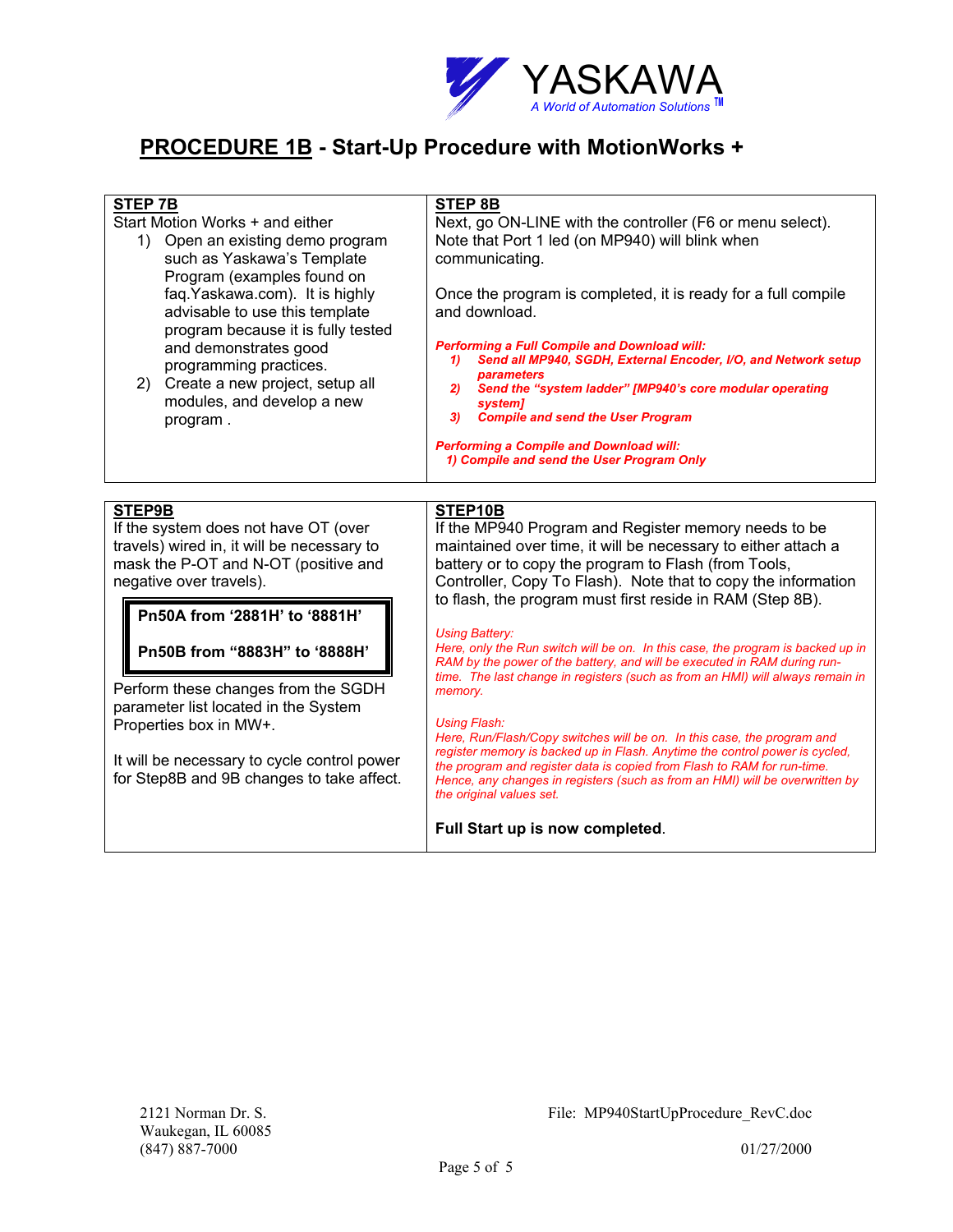

# **PROCEDURE 2 – Replacing the SGDH Servopack**

**Step 1** – replace SGDH Servopack taking care to insure all wiring is correct.

**Step 2** – Turn on "RUN" and "COPY" dip switches only.

**Step 3** – Apply control power to both MP940 and SGDH (see note 1).

Immediately, the MP940 'RDY' LED will blink (this means the MP940 is initializing the SGDH), the SGDH LED section will go blank, and

the default parameters will be transferred from the MP940s firmware to the SGDH. Wait several seconds (15 sec) until the SGDH LED section readout reads ".bb" (or blinks "POT" and "NOT" if the over-travels are not wired and not masked). At this point, all Servopack parameters that are stored in the MP940 are copied to the Servopacks ROM.

**Step 4** (only for MW+ users) – If over travels must be masked, they must be changed from the SGDH. Currently, MW+ does not support Servopack parameter change.

SGDH MP940 dd. SGDH Params stored in RAM Copied into ROM  $(15sec)$ 

**Setup complete!** 

### **PROCEDURE 3 – Replacing the MP940 Controller OR Installing a new MP940 & SGDH**

**Step 1** – execute steps in Procedure 1: "MP940 Start-up Procedure"

**Step 2** – For MW users, execute Step 7A in Procedure 1A. For MW+ users, execute Steps 7B, 8B, 9B in Procedure 1B.

**Setup complete!**

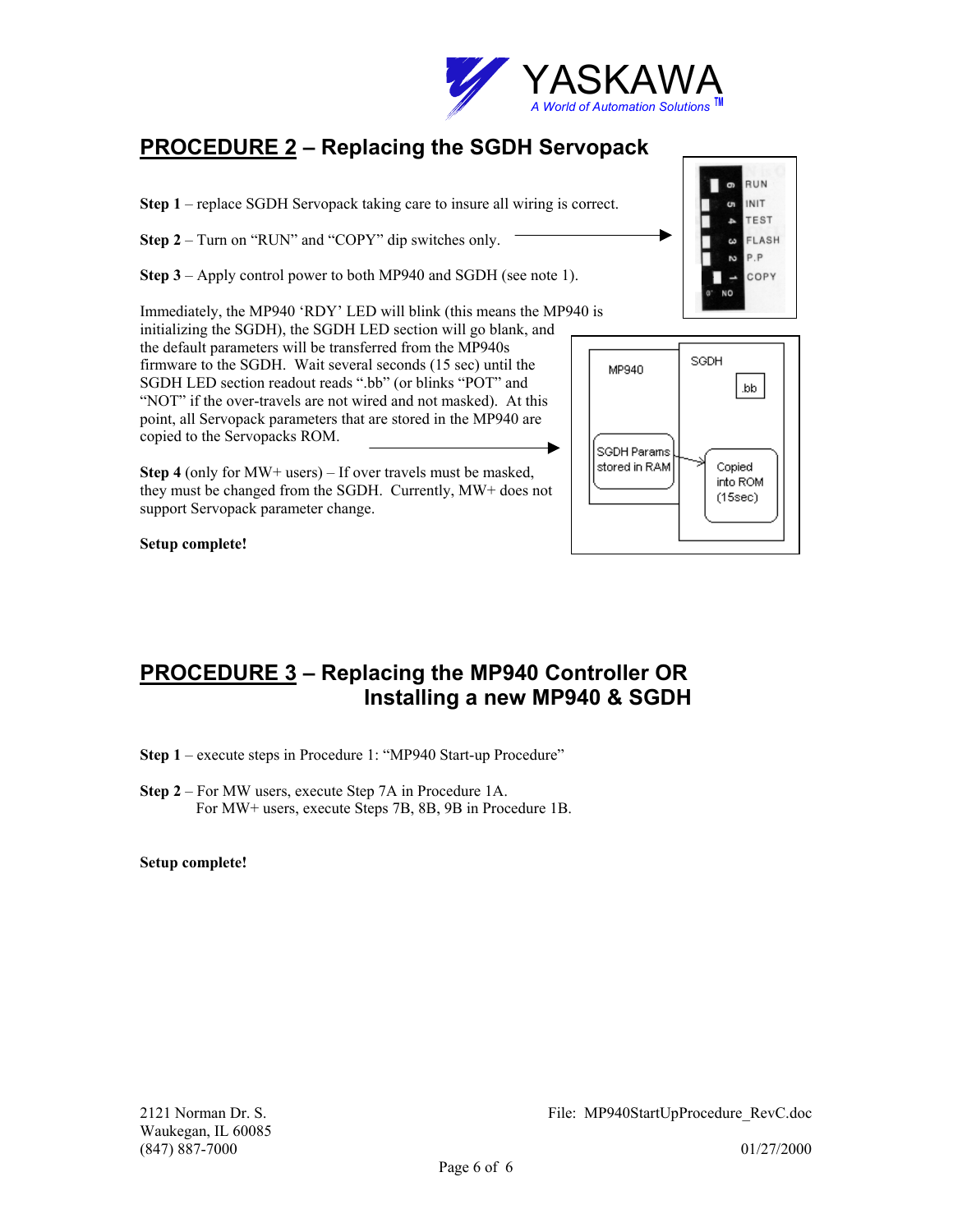

### **Appendix A1 - MotionWorks Folder Setup Procedure**

- 1. Go to the File Menu. Select "New," and "Order Folder."
- 2. Input "Order Name" (New Folder is created).
- 3. Right click on newly created folder. Select make "New" Folder, "Controller Folder".
- 4. Select Controller Type (or select "MP940").
- 5. Input Controller Name (Program name).
- 6. Go to Network. Select "Yes" for Online. (Logical Port 1: CP-217, Unit No.1, Route: No)
- 7. Go to Application. Enter customer data, click "ok".

*See Motion Works Users Manual for detailed information.*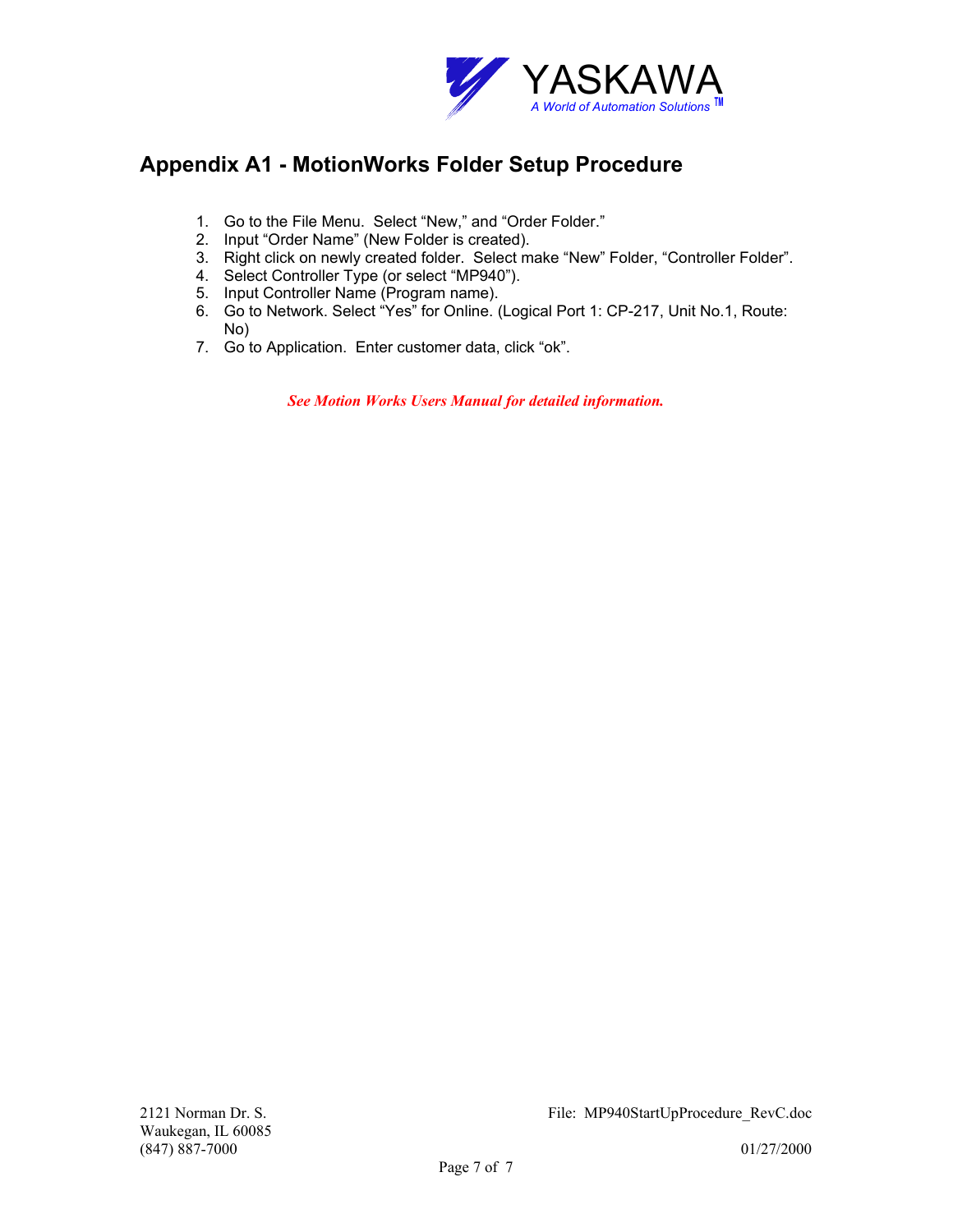

### **APPENDIX A2 – SGDH Parameter Setup Details**

This table shows the default SGDH parameters required when used with an MP940 controller. Step 5 of the startup procedure sets these automatically.

| Parameter Number | Name                        | <b>SGDH</b>    | Setting                        | Description                             |
|------------------|-----------------------------|----------------|--------------------------------|-----------------------------------------|
|                  |                             | <b>Default</b> | for                            |                                         |
|                  |                             |                | MP940                          |                                         |
| Pn000.1          | Control Mode                | 0              | 9                              | Speed ⇔ Torque Control Mode             |
| Pn002.0          | Speed Control               | $\mathbf 0$    | 1                              | Torque Limit function activated from    |
|                  | Mode Option                 |                |                                | MP940 through parameter OWC002          |
| Pn002.1          | <b>Torque Control</b>       | 0              | $\mathbf{1}$                   | Speed Limit function activated from the |
|                  | Mode Option                 |                |                                | MP940 through parameter OWC01C          |
| Pn003.0          | Monitor 1                   | $\mathbf 2$    | $\boldsymbol{2}$               | <b>Torque Reference Monitor</b>         |
| Pn003.1          | Monitor <sub>2</sub>        | $\overline{0}$ | $\mathbf 0$                    | Speed Feedback Monitor                  |
| Pn004.0          | Option Board                | 0              | $\mathbf{0}$                   | <b>Option Board Selection</b>           |
|                  | Selection                   |                | <b>SGDH will set</b><br>inside |                                         |
|                  |                             |                | memory<br>automatically        |                                         |
| Pn005.0          | <b>Brake Operation</b>      | $\Omega$       | 0                              | Brake will be controlled by SGDH        |
| Pn50A.0          | IO Signal Mapping           | $\mathsf 0$    | 1                              | Free Allocation                         |
| Pn50A.1          | S-ON Mapping                | $\overline{0}$ | 8                              | *Use Command of DPRAM                   |
| Pn50A.2          | P-CON Mapping               | $\mathbf{1}$   | $\overline{\mathbf{8}}$        | *Use Command of DPRAM                   |
| Pn50A.3          | P-OT Mapping                | $\overline{2}$ | $\overline{2}$                 | SI2(CN1-42) Low Enable                  |
|                  |                             |                | if don't use<br>P-OT,          |                                         |
|                  |                             |                | please set                     | (8 : Disable P-OT)                      |
|                  |                             |                | 8                              |                                         |
| Pn50B.0          | N-OT Mapping                | 3              | 3                              | SI3(CN1-43) Low Enable                  |
|                  |                             |                | if don't use<br>N-OT.          |                                         |
|                  |                             |                | please set                     | (8 : Disable N-OT)                      |
|                  |                             |                | 8                              |                                         |
| Pn50B.1          | <b>ALM-RST Mapping</b>      | 4              | $\overline{\mathbf{8}}$        | *Use Command of DPRAM                   |
| Pn50B.2          | P-CL<br>Mapping             | $\overline{5}$ | 8                              | *Use Command of DPRAM                   |
| Pn50B.3          | $N$ -CL<br>Mapping          | $\overline{6}$ | 8                              | *Use Command of DPRAM                   |
| Pn50C.0          | SPD-D<br>Mapping            | 8              | 8                              |                                         |
| Pn50C.1          | SPD-A<br>Mapping            | $\overline{8}$ | 8                              |                                         |
| Pn50C.2          | SPD-B<br>Mapping            | $\overline{8}$ | 8                              |                                         |
| Pn50C.3          | C-SEL<br>Mapping            | 8              | $\overline{\mathbf{8}}$        | *Use Command of DPRAM                   |
| Pn50D.0          | <b>ZCLAMP</b><br>Mapping    | $\overline{8}$ | 8                              | *Use Command of DPRAM                   |
| Pn50D.1          | <b>INHIBIT</b><br>Mapping   | $\overline{8}$ | 8                              |                                         |
| Pn50D.2          | G-SEL<br>Mapping            | 8              | 8                              | *Use Command of DPRAM                   |
| Pn511.0          | DEC<br>Mapping              | $\overline{8}$ | 1                              | SI1(CN1-41) Low Enable                  |
| Pn511.1          | EXT <sub>1</sub><br>Mapping | $\overline{8}$ | $\overline{\mathbf{4}}$        | SI4(CN1-44) Low Enable                  |
| Pn511.2          | EXT <sub>2</sub><br>Mapping | $\overline{8}$ | $\overline{\mathbf{5}}$        | SI5(CN1-45) Low Enable                  |
| Pn511.3          | EXT <sub>3</sub><br>Mapping | $\overline{8}$ | 6                              | SI6(CN1-46) Low Enable                  |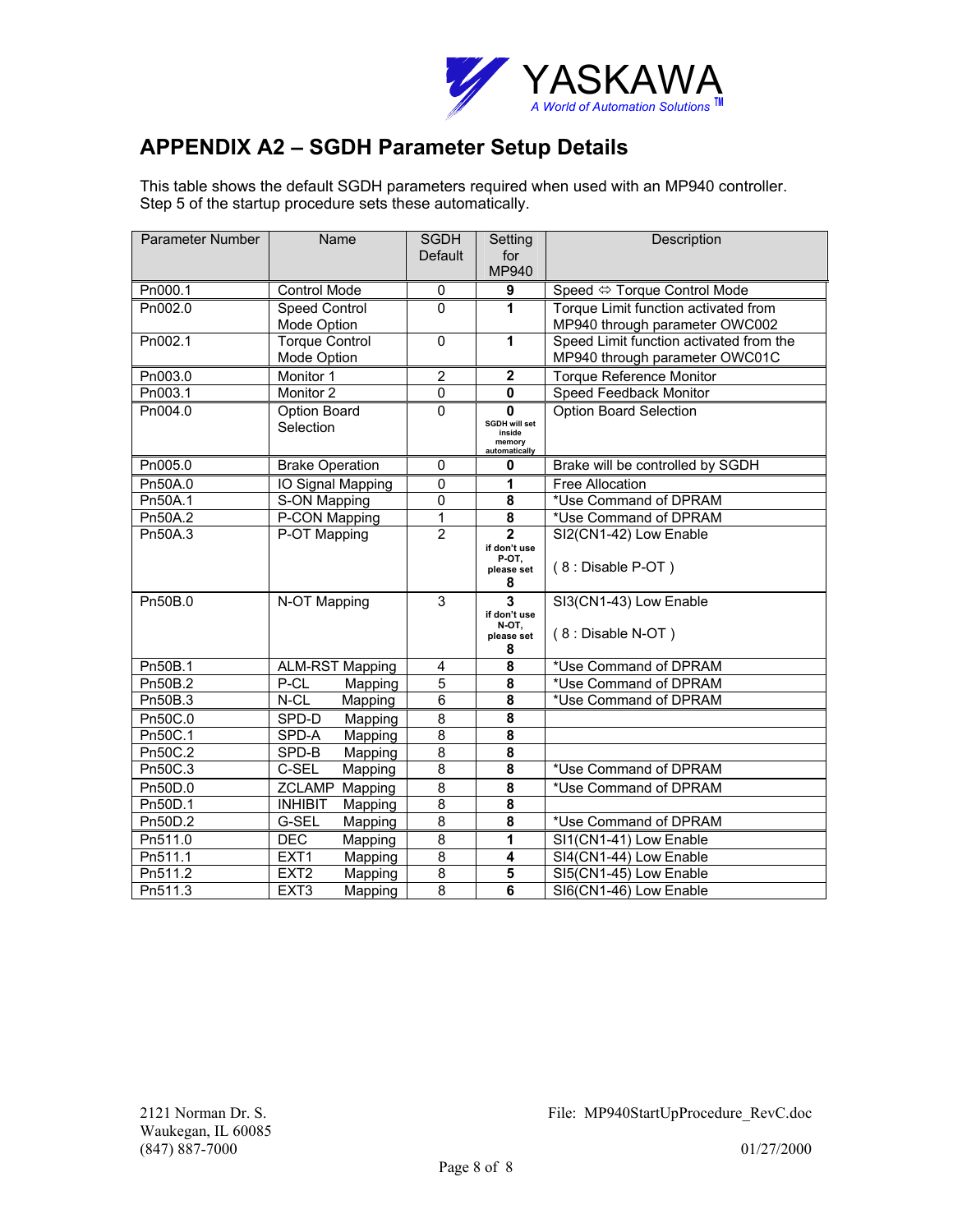

# **APPENDIX A3 – SGDH Input Signal Parameter Setup Detail**

The following tables show the details of Pn50A, 50B, 50C, 50D, 511 from appendix A1.

### **B.3 Input Signal Selections**

The following list shows input signal selections and their default settings.

| Parameter | Digit<br>Place | Name                                               | Setting        | Description                                                                                           | Default<br>Setting |  |
|-----------|----------------|----------------------------------------------------|----------------|-------------------------------------------------------------------------------------------------------|--------------------|--|
|           | 0              | Input Signal Allocation Mode                       | 0              | Sets the input signal allocation for the sequence<br>to the same one as for the SGDH servo amplifier. | 0                  |  |
|           |                |                                                    | 1              | Possible to freely allocate the input signals.                                                        |                    |  |
|           |                |                                                    | 0              | Inputs from the SI0 (CN1-40) input terminal.                                                          |                    |  |
|           |                |                                                    | 1              | Inputs from the SI1 (CN1-41) input terminal.                                                          |                    |  |
|           |                |                                                    | $\overline{c}$ | Inputs from the SI2 (CN1-42) input terminal.                                                          |                    |  |
|           |                |                                                    | 3              | Inputs from the SI3 (CN1-43) input terminal.                                                          |                    |  |
|           |                |                                                    | 4              | Inputs from the SI4 (CN1-44) input terminal.                                                          |                    |  |
|           |                |                                                    | 5              | Inputs from the SI5 (CN1-45) input terminal.                                                          |                    |  |
|           |                |                                                    | 6              | Inputs from the SI6 (CN1-46) input terminal.                                                          |                    |  |
|           |                |                                                    | 7              | Sets signal ON.                                                                                       |                    |  |
|           |                |                                                    | 8              | Sets signal OFF.                                                                                      | $0:$ SIO           |  |
| Pn50A     | 1              | /S-ON Signal Mapping (Servo<br>ON when low.)       | 9              | Inputs the reverse signal from the SI0 (CN1-40)<br>input terminal.                                    |                    |  |
|           |                |                                                    | Α              | Inputs the reverse signal from the SI1 (CN1-41)<br>input terminal.                                    |                    |  |
|           |                |                                                    | в              | Inputs the reverse signal from the SI2 (CN1-42)<br>input terminal.                                    |                    |  |
|           |                |                                                    | C              | Inputs the reverse signal from the SI3 (CN1-43)<br>input terminal.                                    |                    |  |
|           |                |                                                    | D              | Input the reverse signals from the SI4 (CN1-44)<br>input terminal.                                    |                    |  |
|           |                |                                                    | Е              | Inputs the reverse signal from the SI5 (CN1-45)<br>input terminal.                                    |                    |  |
|           |                |                                                    | F              | Inputs the reverse signal from the SI6 (CN1-46)<br>input terminal.                                    |                    |  |
|           | 2              | /P-CON Signal Mapping<br>(Pcontrol when low.)      | 0 to F         | Same as above.                                                                                        | 1: $S11$           |  |
| s         | 3              | P-OT Signal Mapping<br>(Ovetravel when high.)      | 0 to F         | Same as above.                                                                                        | 2: SI2             |  |
| Pn50B     | $\bf{0}$       | N-OT Signal Mapping (Over-<br>travel when high.)   | 0 to F         | Same as above.                                                                                        | $3.$ SI $3$        |  |
|           | 1              | /ALM-RST Signal Mapping<br>(Alarm reset when low.) | $0$ to $F$     | Same as above.                                                                                        | 4: SI4             |  |
|           | $\overline{2}$ | /P-CL Signal Mapping<br>(Torque control when low.) | 0 to F         | Same as above.                                                                                        | 5: SI5             |  |
|           | 3              | /N-CL Signal Mapping<br>(Torque control when low.) | 0 to 8         | Same as above.                                                                                        | 6: SI6             |  |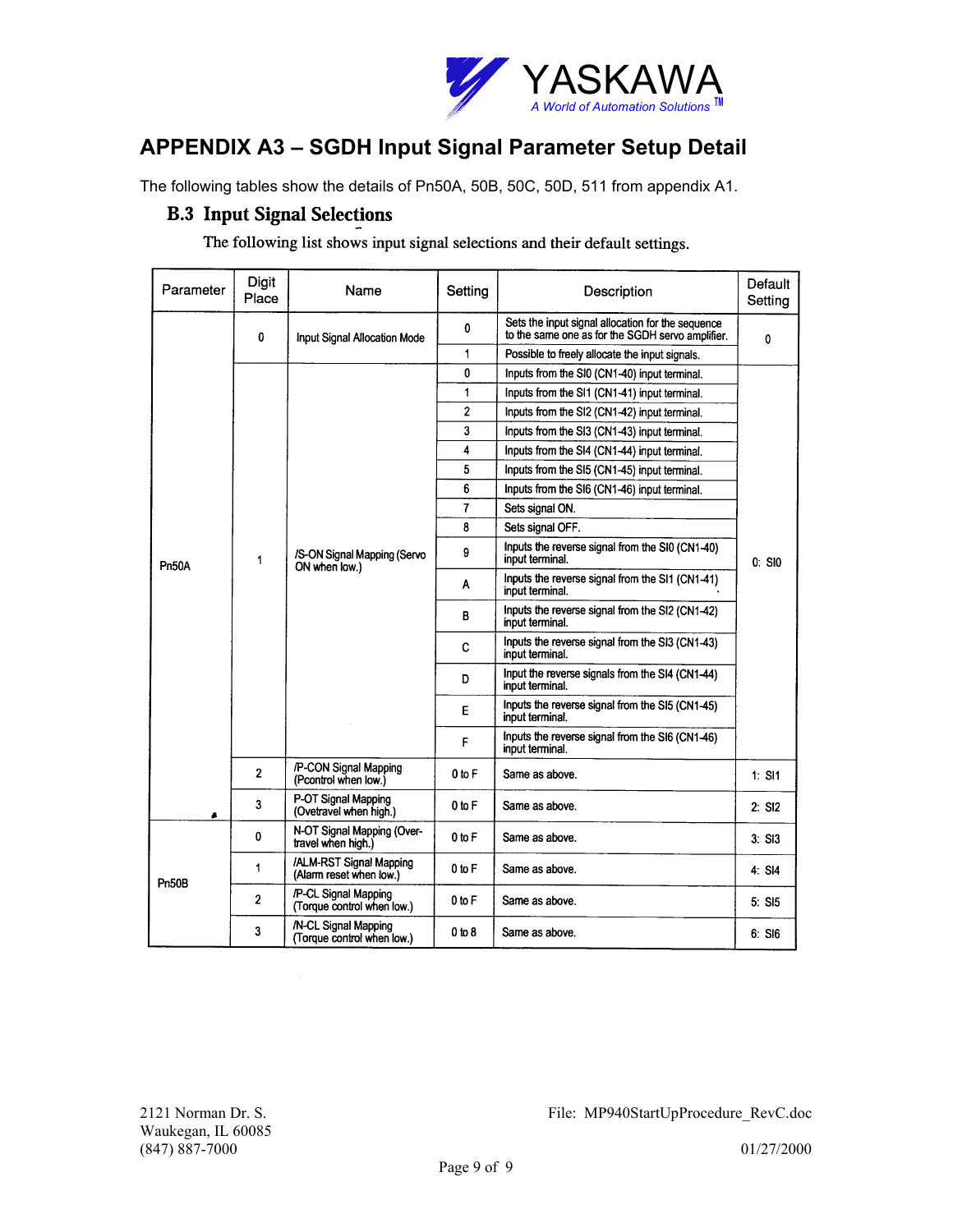

| Appendix A3 continued |  |
|-----------------------|--|
|-----------------------|--|

| Parameter | Digit<br>Place | Name                                                         | Setting    | Description    | Default<br>Setting |
|-----------|----------------|--------------------------------------------------------------|------------|----------------|--------------------|
|           | $\mathbf{0}$   | /SPD-D Signal Mapping<br>(Internal Set Speed Selec-<br>tion) | $0$ to $F$ | Same as above. | 8: OFF             |
| Pn50C     |                | /SPD-A Signal Mapping<br>(Internal Set Speed Selec-<br>tion) | $0$ to $F$ | Same as above. | 8: OFF             |
|           | $\overline{2}$ | /SPD-B Signal Mapping<br>(Internal Set Speed Selec-<br>tion) | 0 to F     | Same as above. | 8: OFF             |
|           | 3              | /C-SEL Signal Mapping (Con-<br>trol Mode Switching)          | $0$ to $F$ | Same as above. | 8: OFF             |
|           | 0              | /ZCLAMP Signal Mapping<br>(Zero Clamping)                    | $0$ to $F$ | Same as above. | 8: OFF             |
| Pn50D     |                | /INHIBIT Signal Mapping<br>(Disab ling Reference Pulse)      | 0 to F     | Same as above. | 8: OFF             |
|           | $\overline{2}$ | /G-SEL Signal Mapping (Gain<br>Switching)                    | $0$ to $F$ | Same as above. | 8: OFF             |
|           | 3              | (Reserved)                                                   | 0 to F     | Same as above. | 8: OFF             |

Note: \* When Pn50A.0 is set to 0 for the SGDH servo amplifier, only the following modes are compatible: Pn50A.1=7, Pn50A.3=8, and Pn50B.0=8.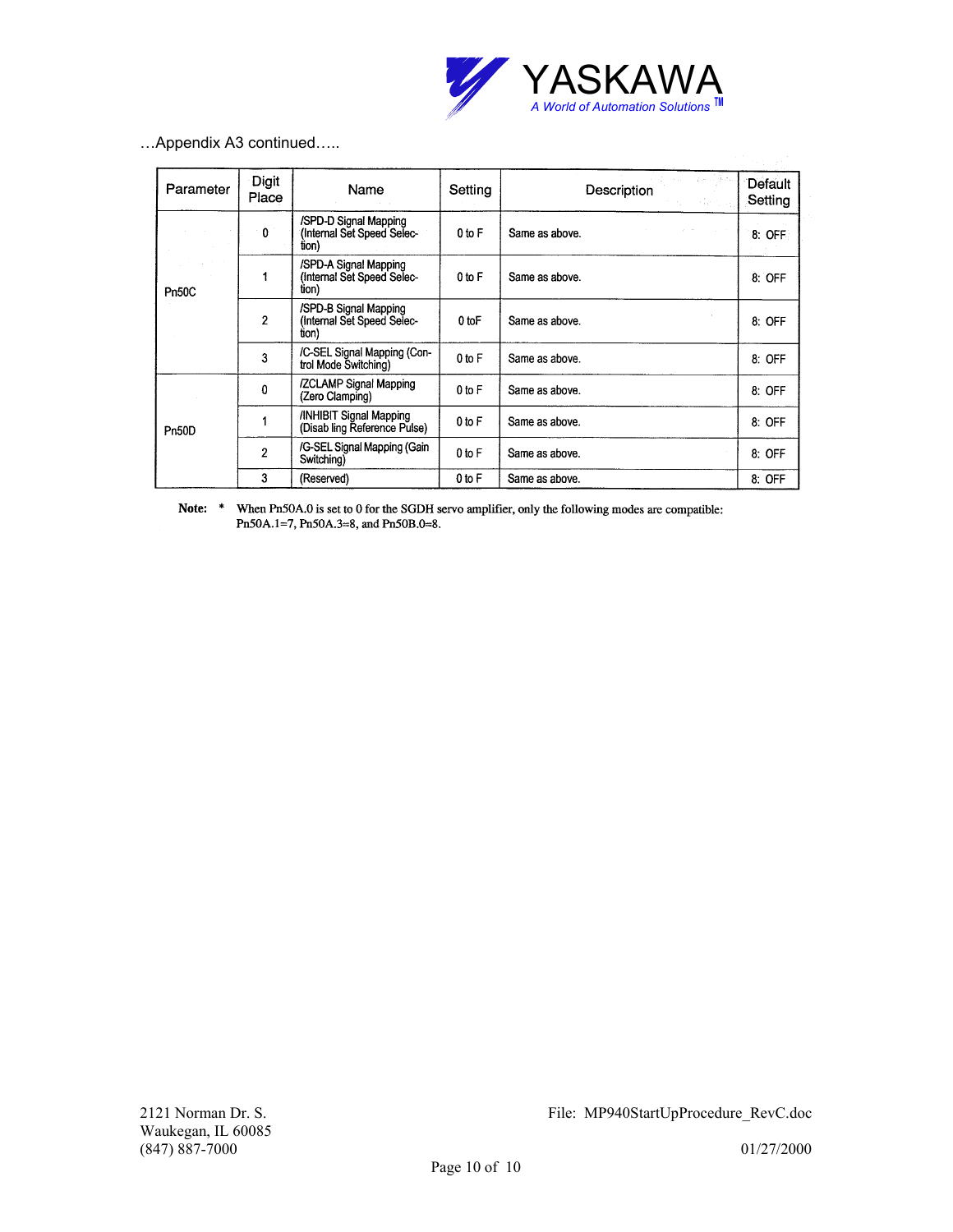

…. Appendix A3 continued….

| Parameter<br>Digit<br>Name<br>Place |                | Setting                                        | <b>Contents</b>         | Factory<br><b>Setting</b>                                            |          |  |
|-------------------------------------|----------------|------------------------------------------------|-------------------------|----------------------------------------------------------------------|----------|--|
| Pn511                               | $\Omega$       | /DEC Signal<br>Mapping (Decel-<br>eration when | 1                       | Inputs from the SI1 (CN1-41) input terminal.                         | 8: OFF   |  |
|                                     |                |                                                | $\overline{\mathbf{c}}$ | Inputs from the SI2 (CN1-42) input terminal.                         |          |  |
|                                     |                | low.)                                          | 3                       | Inputs from the SI3 (CN1-43) input terminal.                         |          |  |
|                                     |                |                                                | 4                       | Inputs from the SI4 (CN1-44) input terminal.                         |          |  |
|                                     |                |                                                | 5                       | Inputs from the SI5 (CN1-45) input terminal.                         |          |  |
|                                     |                |                                                | 6                       | Inputs from the SI6 (CN1-46) input terminal.                         |          |  |
|                                     |                |                                                | 7                       | Sets signal ON.                                                      |          |  |
|                                     |                |                                                | 8                       | Sets signal OFF.                                                     |          |  |
|                                     |                |                                                | 9                       | Inputs the reverse signal from the SI0 (CN1-40) input<br>terminal.   |          |  |
|                                     |                |                                                | A                       | Inputs the reverse signal from the SI1 (CN1-41) input<br>terminal.   |          |  |
|                                     |                |                                                | в                       | Inputs the reverse signal from the SI2 (CN1-42) input<br>terminal.   |          |  |
|                                     |                |                                                | C                       | Inputs the reverse signal from the SI3 (CN1-43) input<br>terminal.   |          |  |
|                                     |                |                                                | D                       | Inputs the reverse signal from the SI4 (CN1-44) input<br>terminal.   |          |  |
|                                     |                |                                                | Е                       | Inputs the reverse signal from the $SI5$ (CN1-45) input<br>terminal. |          |  |
|                                     |                |                                                | F                       | Inputs the reverse signal from the SI6 (CN1-46) input<br>terminal.   |          |  |
|                                     | $\mathbf{1}$   | /EXTI Signal                                   | $0$ to $3$              | Sets signal OFF.                                                     | $8:$ OFF |  |
|                                     |                | Mapping (EXT1<br>when low.)                    | 4                       | Inputs from the SI4 (CN1-44) input terminal.                         |          |  |
|                                     |                |                                                | 5                       | Inputs from the SI5 (CN1-45) input terminal.                         |          |  |
|                                     |                |                                                | 6                       | Inputs from the SI6 (CN1-46) input terminal.                         |          |  |
|                                     |                |                                                | 7                       | Sets signal ON.                                                      |          |  |
|                                     |                |                                                | 8                       | Sets signal OFF.                                                     |          |  |
|                                     |                |                                                | D                       | Inputs the reverse signal from the SI4 (CN1-44) input<br>terminal.   |          |  |
|                                     |                |                                                | Е                       | Inputs the reverse signal from the SI5 (CN1-45) input<br>terminal.   |          |  |
|                                     |                |                                                | F                       | Inputs the reverse signal from the SI6 (CN1-46) input<br>terminal.   |          |  |
|                                     |                |                                                | 9 to F                  | Sets signal OFF.                                                     |          |  |
|                                     | $\overline{c}$ | /EXT2 Signal<br>Mapping (EXT2<br>when low.)    | 0 to F                  | Same as above.                                                       | 8: OFF   |  |
|                                     | 3              | /EXT3 Signal<br>Mapping (EXT3<br>when low.)    | $0$ to $F$              | Same as above.                                                       | $8:$ OFF |  |

 $B - 12$